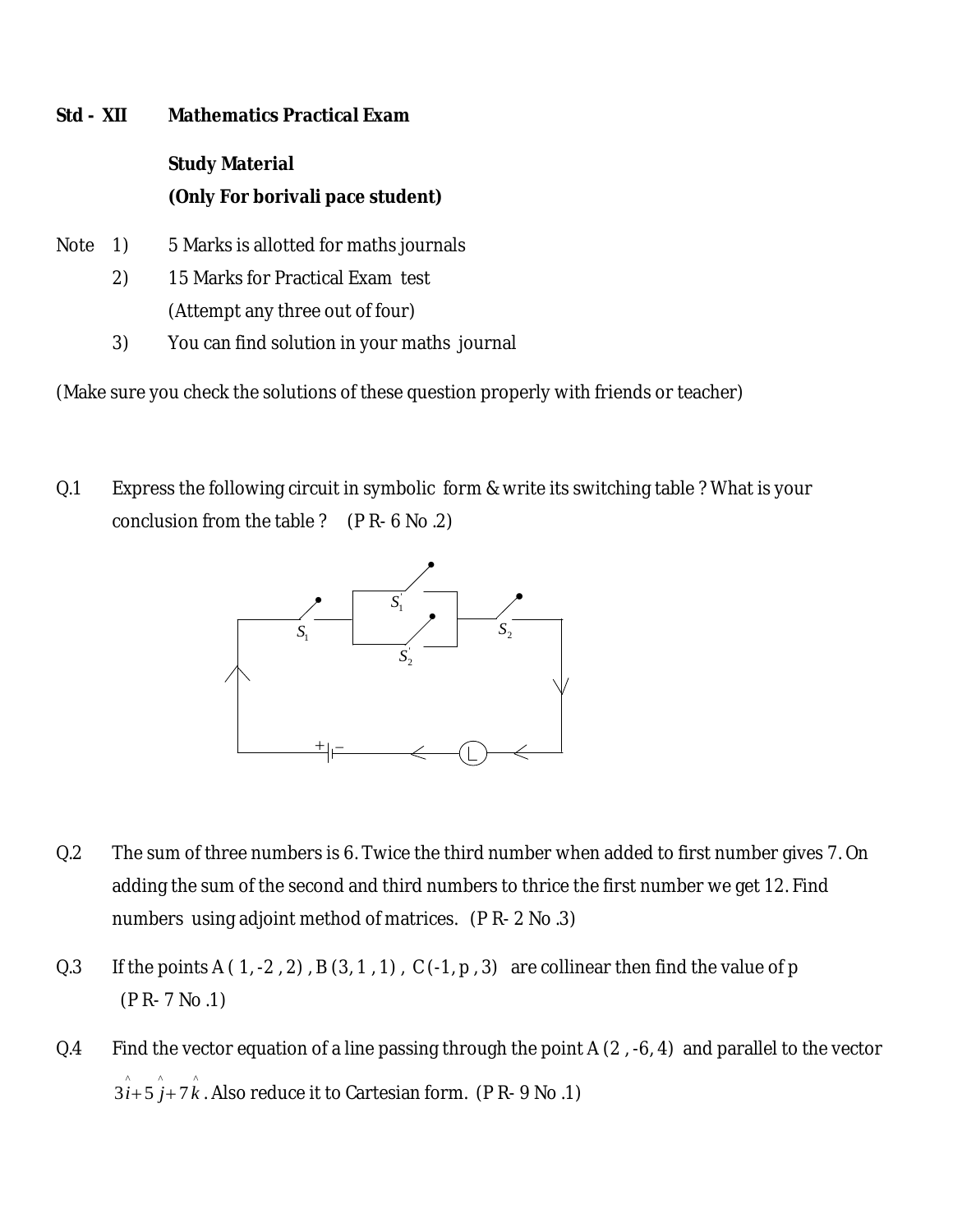- Q.5 Prove that the lines  $\frac{x-2}{1} = \frac{y-4}{1} = \frac{z-6}{7}$ 1 4 7  $\frac{x-2}{1} = \frac{y-4}{1} = \frac{z-6}{7}$  and  $\frac{x+1}{2} = \frac{y+3}{7} = \frac{z+5}{7}$ 3 5 7  $\frac{x+1}{2} = \frac{y+3}{5} = \frac{z+5}{5}$  are coplanar. Also find equation of plane containing these two lines. (P R- 10 No .2)
- Q.6 The rate of disintegration of a radioactive element at any time t is proportional to its mass at that time. Find the time during which the original mass of 1.5 gm will disintegrate into its mass of 0.5 gm. (P R- 12 No .1)
- Q.7 In ΔABC, prove that  $a \sin A = b \sin B = c \sin (A B)$ . (PR- 13 No .1)
- Q.8 Find the equations of the tangent and the normal to the following curve at  $t = 2$  where  $x = \frac{1}{2}, y = t - \frac{1}{2}$  $t^{\prime}$  t  $=$   $\frac{1}{2}$ ,  $y = t - \frac{1}{2}$ . (P R- 4 No .1)
- Q.9 Let  $X \sim B(n,p)$  if  $E(X) = 5$  and  $Var(X) = 2.5$  find n and p (PR-14 No.3 (ii)
- Q.10 Find k, if the function *f* defined by  $f(x) = kx(1-x)$  o<x<1  $= 0$  otherwise is pdf of r.v X. Also find  $p\left(\frac{1}{1} < X < \frac{1}{2}\right)$  $p\left(\frac{1}{4} < X < \frac{1}{2}\right)$ . (P R- 15 No .4)
- Q.11 Find the maximum & minimum value of the function  $f(x) = x^2e^x$  (P R-5 No .5)
- Q12 Find approximate value of (4.01)<sup>3</sup> (P R- 3 No .1)